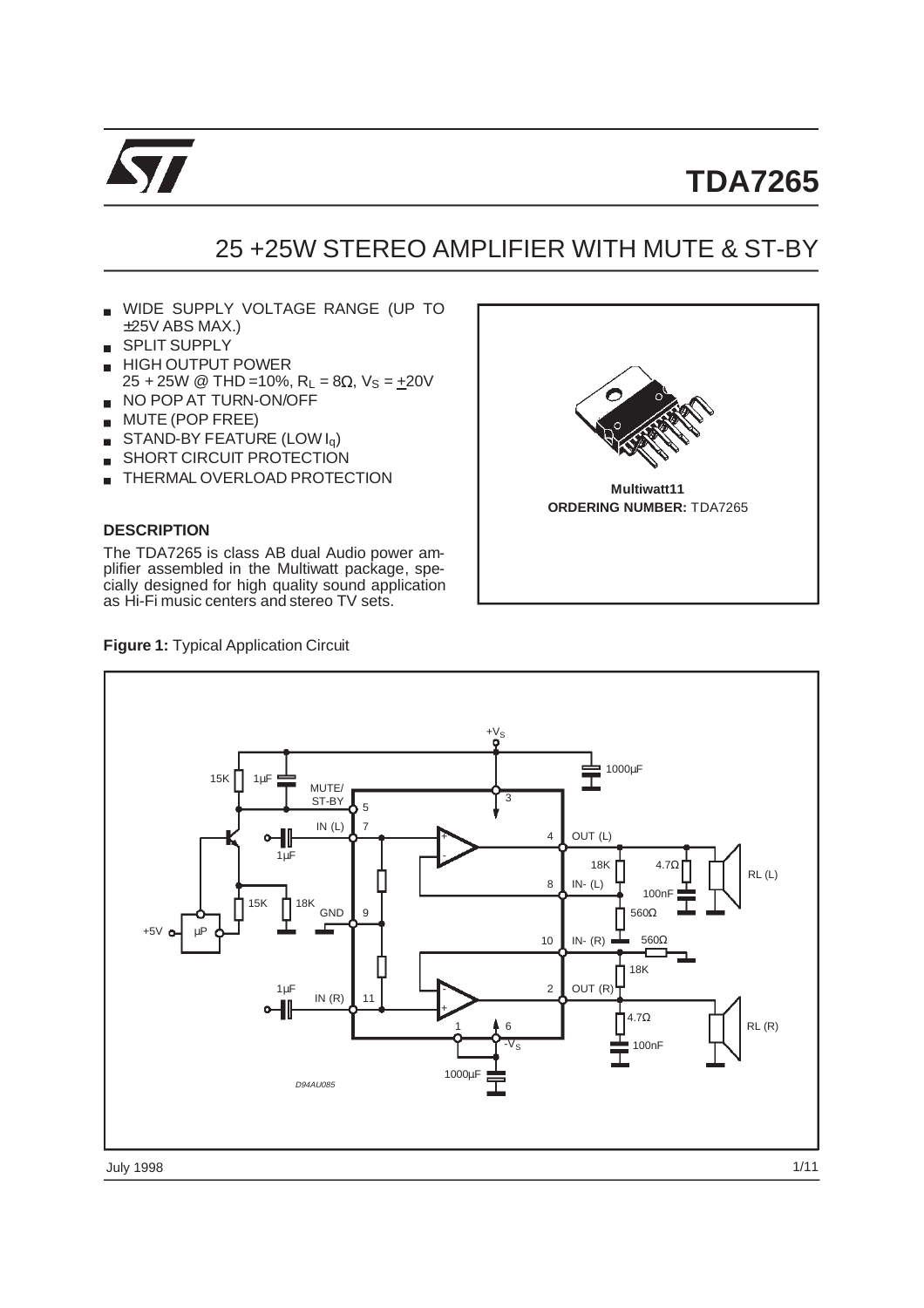#### **ABSOLUTE MAXIMUM RATINGS**

| <b>Symbol</b>                      | <b>Parameter</b>                                   | Value           | Unit        |
|------------------------------------|----------------------------------------------------|-----------------|-------------|
| Vs                                 | DC Supply Voltage                                  | ±25             |             |
| Ιo                                 | Output Peak Current (internally limited)           | 4.5             |             |
| $P_{\text{tot}}$                   | Power Dissipation $T_{\text{case}} = 70^{\circ}$ C | 30              | W           |
| $\mathsf{T}_{\mathsf{op}}$         | <b>Operating Temperature</b>                       | $-20$ to 85     | $^{\circ}C$ |
| $T_{\mathsf{std}}, T_{\mathsf{i}}$ | Storage and Junction Temperature                   | $-40$ to $+150$ | $^{\circ}C$ |

## **PIN CONNECTION** (Top view)



### **THERMAL DATA**

| <b>Symbol</b>   | <b>Description</b>                                              |     |   | Unit          |
|-----------------|-----------------------------------------------------------------|-----|---|---------------|
| $R_{th}$ j-case | $\overline{\phantom{a}}$<br>⊺hermal<br>Resistance Junction-case | Max | - | $\degree$ C/W |

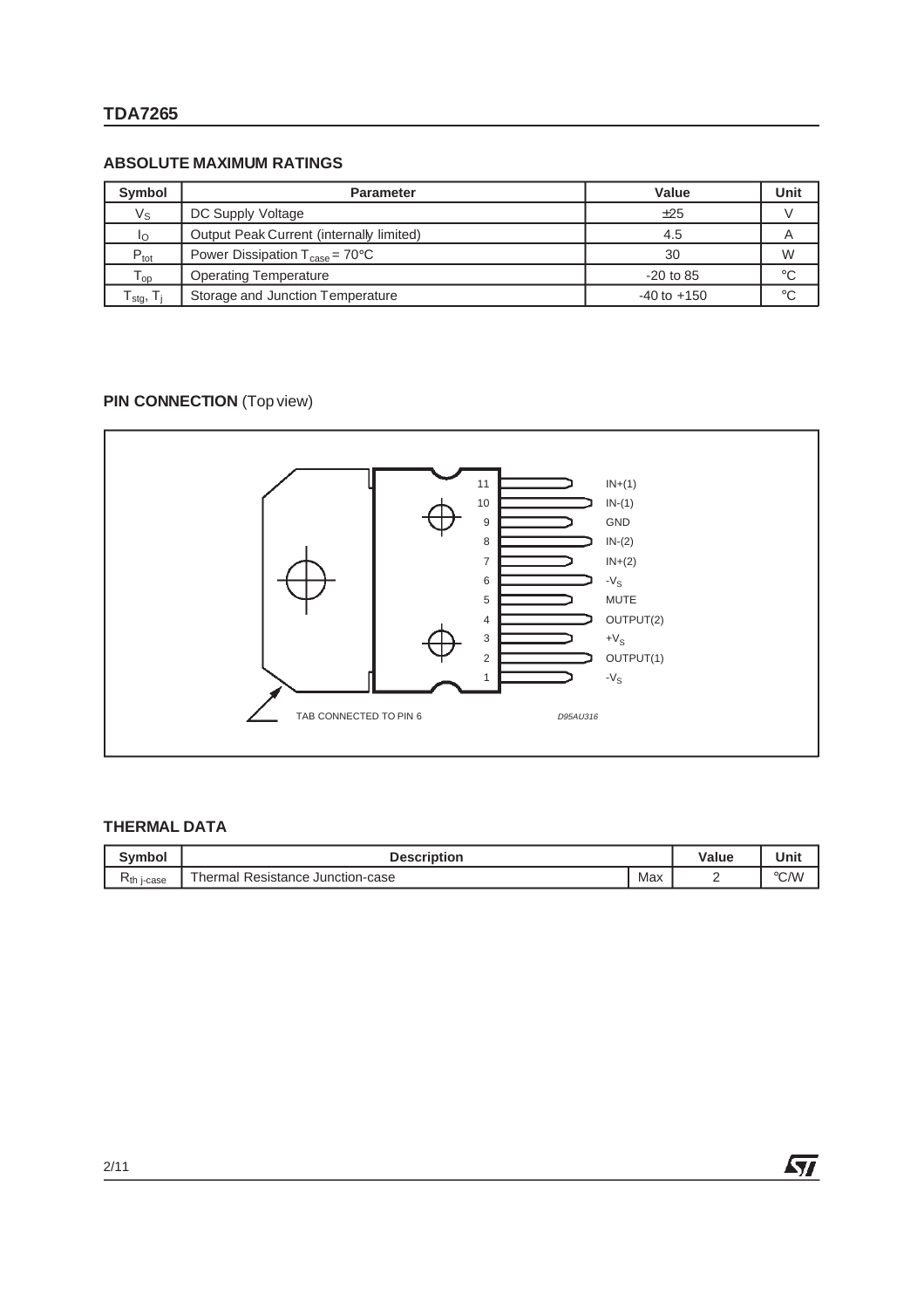| Symbol                          | <b>Parameter</b>                           | <b>Test Condition</b>                                                            | Min.   | Typ.     | Max.   | <b>Unit</b>       |  |  |
|---------------------------------|--------------------------------------------|----------------------------------------------------------------------------------|--------|----------|--------|-------------------|--|--|
| $\mathsf{V}_{\mathsf{S}}$       | Supply Range                               |                                                                                  | ±5     |          | ±25    | $\vee$            |  |  |
| $I_q$                           | <b>Total Quiescent Current</b>             |                                                                                  |        | 80       | 130    | mA                |  |  |
| Vos                             | Input Offset Voltage                       |                                                                                  | $-20$  |          | $+20$  | mV                |  |  |
| I <sub>b</sub>                  | Non Inverting Input Bias Current           |                                                                                  |        | 500      |        | nA                |  |  |
| $P_{O}$                         | Music Output Power (*)                     | THD = 10%; $R_L = 8\Omega$ ;<br>$V_S = \pm 22.5V$                                |        | 32       |        | W                 |  |  |
| $P_{O}$                         | <b>Output Power</b>                        | $THD = 10%$<br>$R_L = 8\Omega$ ;<br>$Vs \pm 16V$ ; RL = $4\Omega$                | 20     | 25<br>25 |        | W<br>W            |  |  |
|                                 |                                            | $THD = 1%$<br>$R_L = 8\Omega$ ;<br>$V_S \pm 16V$ ; R <sub>L</sub> = $4\Omega$    |        | 20<br>20 |        | W<br>W            |  |  |
| <b>THD</b>                      | <b>Total Harmonic Distortion</b>           | $R_L = 8\Omega$ ; P <sub>O</sub> = 1W; f = 1KHz                                  |        | 0.01     |        | $\%$              |  |  |
|                                 |                                            | $R_L = 8\Omega$ ;<br>$PO = 0.1$ to 15W;<br>$f = 100$ Hz to $15$ KHz              |        |          | 0.7    | $\frac{0}{0}$     |  |  |
|                                 |                                            | $R_L = 4\Omega$ ; P <sub>O</sub> = 1W; f = 1KHz                                  |        | 0.02     |        | $\frac{0}{0}$     |  |  |
|                                 |                                            | $R_L = 4\Omega$ ; $V_S \pm 16V$ ;<br>$PO = 0.1$ to 12W;<br>$f = 100$ Hz to 15KHz |        |          | 1      | $\%$              |  |  |
| $C_T$                           | <b>Cross Talk</b>                          | $f = 1KHz$<br>$f = 10KHz$                                                        |        | 70<br>60 |        | dB<br>dB          |  |  |
| <b>SR</b>                       | Slew Rate                                  |                                                                                  |        | 10       |        | $V/\mu s$         |  |  |
| $G_{OL}$                        | Open Loop Voltage Gain                     |                                                                                  |        | 80       |        | dB                |  |  |
| e <sub>N</sub>                  | <b>Total Input Noise</b>                   | A Curve<br>$f = 20Hz$ to 22KHz                                                   |        | 3<br>4   | 8      | μV<br>$\mu$ V     |  |  |
| $R_i$                           | Input Resistance                           |                                                                                  | 15     | 20       |        | $K\Omega$         |  |  |
| <b>SVR</b>                      | Supply Voltage Rejection<br>(each channel) | $fr = 100 Hz$<br>$Vr = 0.5V$                                                     |        | 60       |        | dВ                |  |  |
| $T_i$                           | Thermal Shut-down<br>Junction Temperature  |                                                                                  |        | 145      |        | $^{\circ}{\rm C}$ |  |  |
| <b>MUTE FUNCTION [ref: +Vs]</b> |                                            |                                                                                  |        |          |        |                   |  |  |
| <b>VTMUTE</b>                   | Mute / Play Threshold                      |                                                                                  | $-7$   | -6       | $-5$   | V                 |  |  |
| $A_M$                           | <b>Mute Attenuation</b>                    |                                                                                  | 60     | 70       |        | dB                |  |  |
| STAND-BY FUNCTION [ref: +Vs]    |                                            |                                                                                  |        |          |        |                   |  |  |
| VT <sub>ST-BY</sub>             | Stand-by / Mute Threshold                  |                                                                                  | $-3.5$ | $-2.5$   | $-1.5$ | $\vee$            |  |  |
| A <sub>ST-BY</sub>              | <b>Stand-by Attenuation</b>                |                                                                                  |        | 110      |        | dB                |  |  |
| $I_q$ ST-BY                     | Quiescent Current @ Stand-by               |                                                                                  |        | 3        |        | mA                |  |  |

**ELECTRICAL CHARACTERISTICS** (Refer to the test circuit,  $V_S = \pm 20V$ ; R<sub>L</sub> =  $8\Omega$ ; Rs =  $50\Omega$ ;  $G_V = 30dB$ ; f = 1KHz; T<sub>amb</sub> = 25°C, unless otherwise specified.)

**Note :<br>(\*) FULL POWER up to**. V<sub>S</sub> = ±22.5V with R<sub>L</sub> = 8Ω and V<sub>S</sub> = ±16V with R<sub>L</sub> = 4Ω

**MUSICPOWER** is themaximal power which the amplifier is capable of producing across the rated load resistance (regardless of non linearity) 1 sec after the application of a sinusoidal input signal of frequency 1K Hz.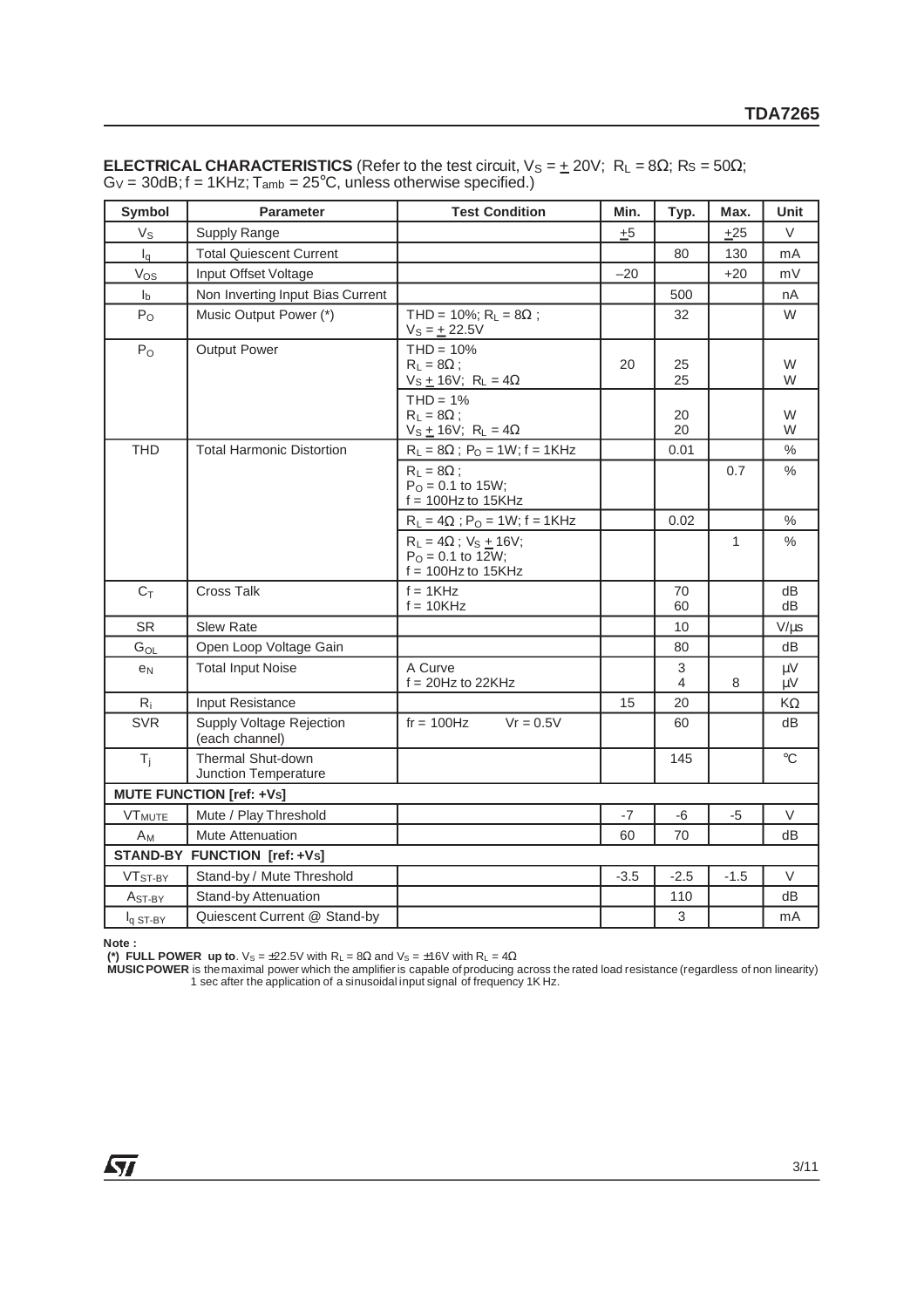#### **Figure 2:** Quiescent Current vs. Supply Voltage **Figure 3:** Frequency Response



**Figure 4:** Output Power vs. Supply Voltage **Figure 5:** T.H.D. vs. Output Power



**Figure 6:** Output Power vs. Supply Voltage **Figure 7:** T.H.D. vs. Output Power









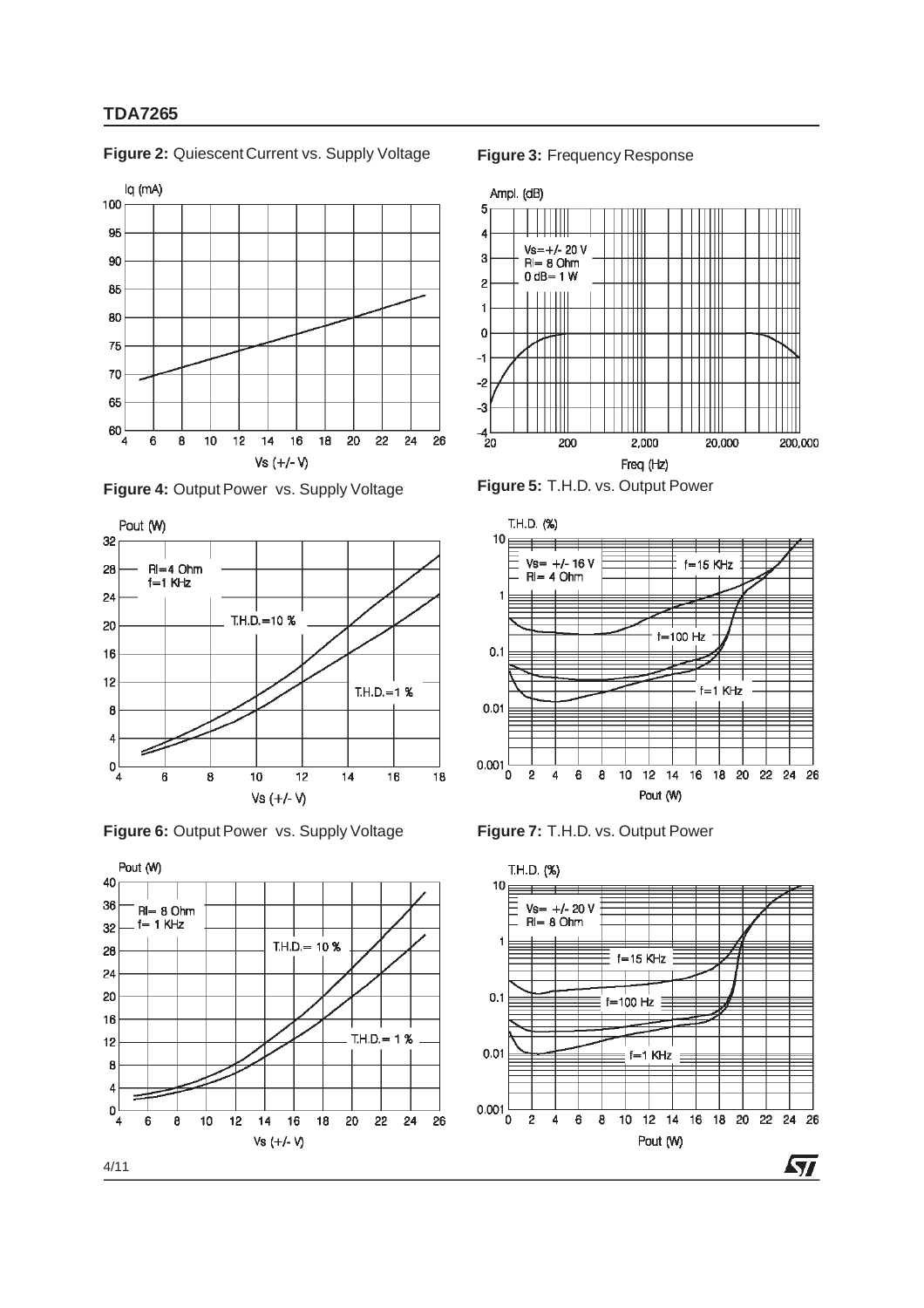#### **Figure 8:** Quiescent Current vs. Pin # 5 Voltage **Figure 9:** Attenuationvs. Pin # 5 Voltage





**Figure 12:** Power Dissipaton vs. Output Power **Figure 13:** Power Dissipaton vs. Output Power









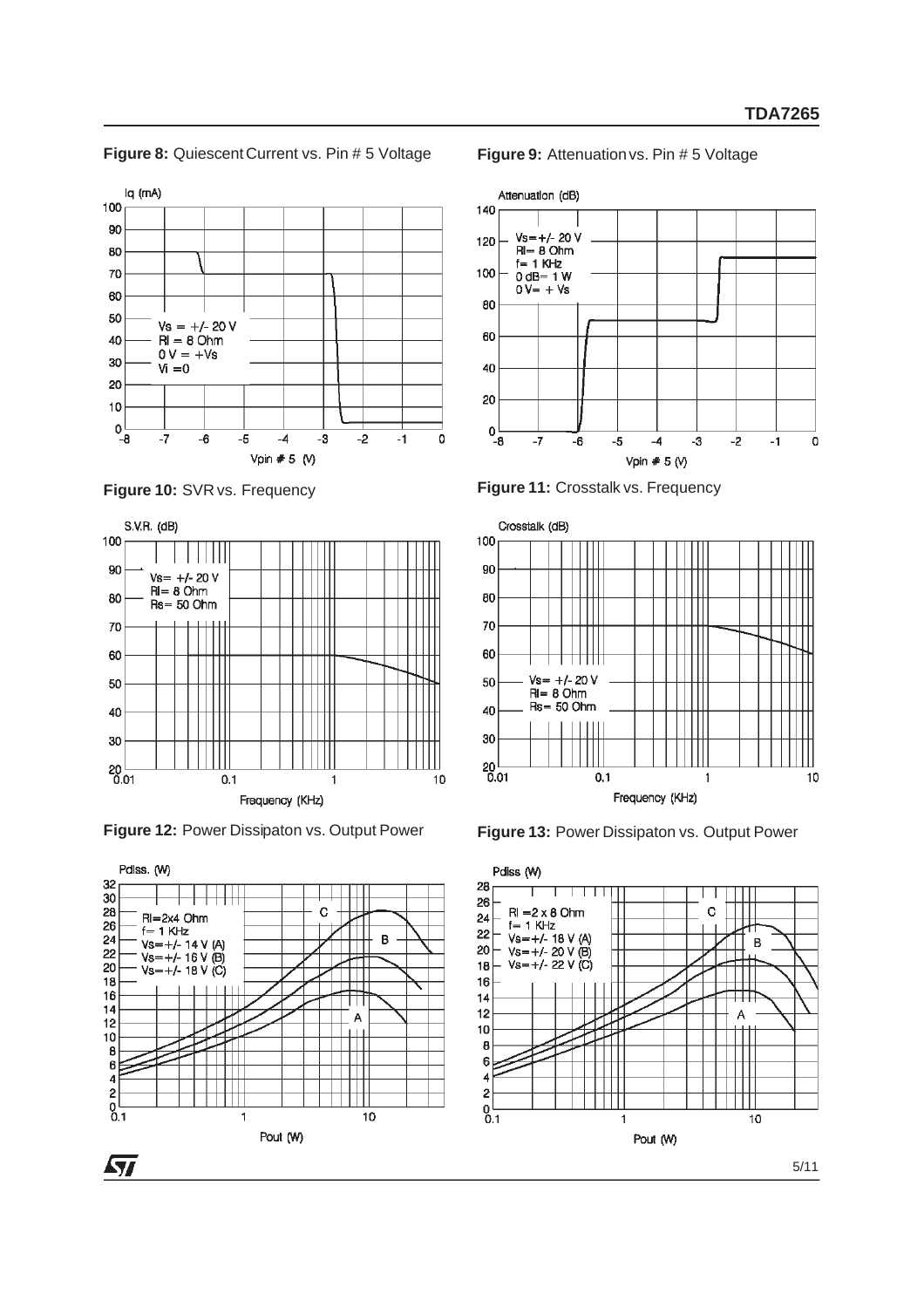#### **MUTE STAND-BY FUNCTION**

The pin 5 (MUTE/STAND-BY) controls the amplifier status by two different thresholds, referred to  $+V<sub>S</sub>$ .

- When  $V_{pin5}$  higher than =  $+Vs$  - 2.5V the amplifier is in Stand-by mode and the final stage generators are off

#### **Figure 14**

- when V<sub>pin5</sub> is between +Vs 2.5V and +Vs - 6V the final stage current generators are switched on and the amplifier is in mute mode
- when V<sub>pin5</sub> is lower than +Vs 6V the amplifier is play mode.

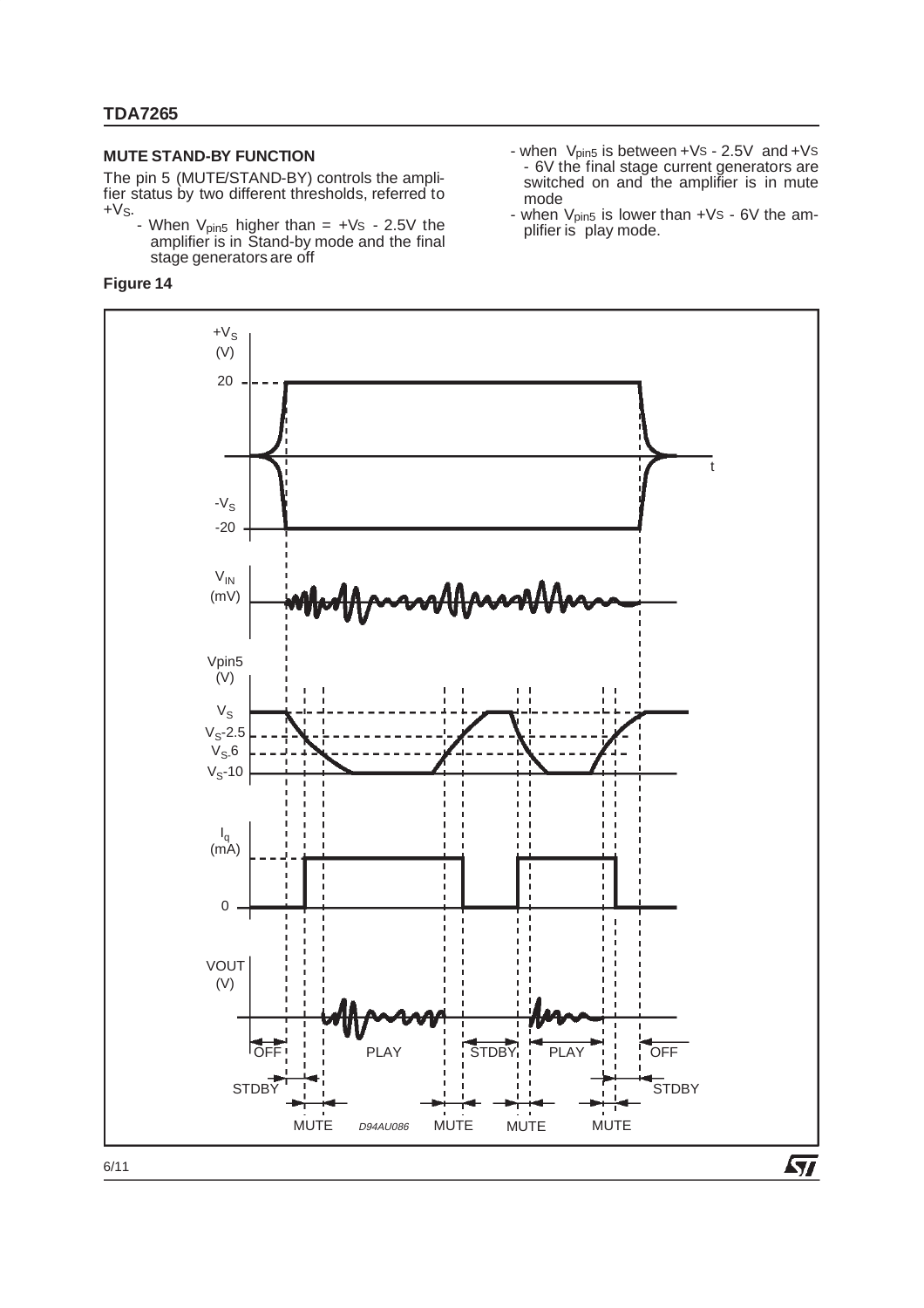

**Figure 15:** Test and Application Circuit (Stereo Configuration)

**Figure 16:** PC Board and Components Layout of the figure 15 (1:1 scale)

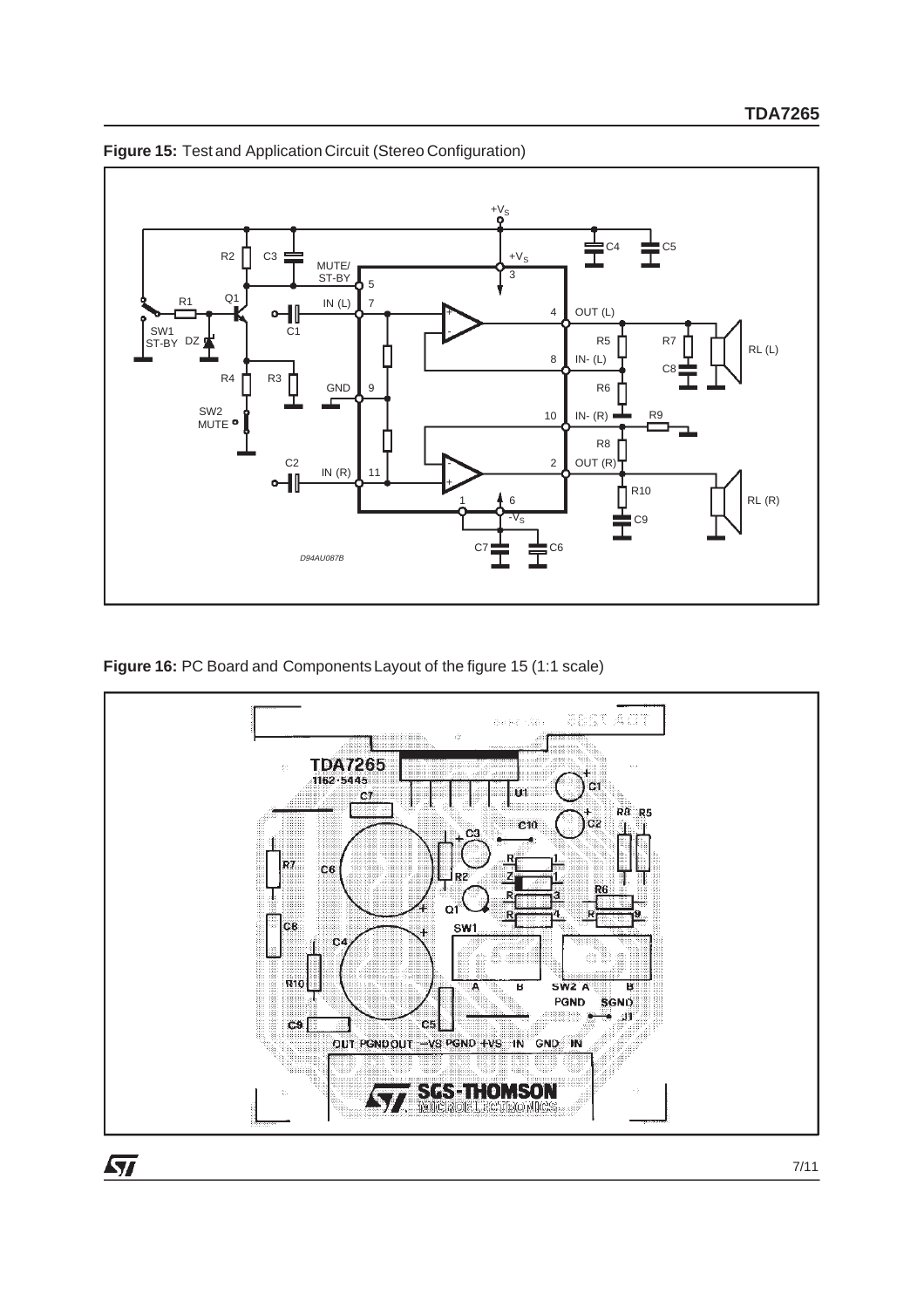#### **APPLICATIONS SUGGESTION**

(Demo Board Schematic)

The recommended values of the external compo-

nents are those shown are the demo board schematic different values can be used: the following table can help the designer.

| <b>COMPONENTS</b>               | <b>RECOMMENDED</b><br><b>VALUE</b> | <b>PURPOSE</b>                         | <b>LARGER THAN</b><br><b>RECOMMENDED VALUE</b> | <b>SMALLER THAN</b><br><b>RECOMMENDED VALUE</b> |  |
|---------------------------------|------------------------------------|----------------------------------------|------------------------------------------------|-------------------------------------------------|--|
| R <sub>1</sub>                  | 10K <sub>Ω</sub>                   | Mute Circuit                           | Increase of Dz<br><b>Biasing Current</b>       |                                                 |  |
| R <sub>2</sub>                  | $15K\Omega$                        | Mute Circuit                           | V <sub>pin</sub> # 5 Shifted Downward          | V <sub>pin</sub> # 5 Shifted Upward             |  |
| R <sub>3</sub>                  | $18K\Omega$                        | <b>Mute Circuit</b>                    | V <sub>pin</sub> #5 Shifted Upward             | V <sub>pin</sub> # 5 Shifted Downward           |  |
| R <sub>4</sub>                  | $15K\Omega$                        | <b>Mute Circuit</b>                    | V <sub>pin</sub> #5 Shifted Upward             | V <sub>pin</sub> # 5 Shifted Downward           |  |
| R <sub>5</sub> , R <sub>8</sub> | $18K\Omega$                        | Closed Loop Gain                       | Increase of Gain                               |                                                 |  |
| R6, R9                          | $560\Omega$                        | Setting (*)                            | Decrease of Gain                               |                                                 |  |
| R7, R10                         | $4.7\Omega$                        | <b>Frequency Stability</b>             | Danger of Oscillations                         | Danger of Oscillations                          |  |
| C1, C2                          | $1 \mu F$                          | Input DC<br>Decoupling                 |                                                | <b>Higher Low Frequency</b><br>Cutoff           |  |
| C <sub>3</sub>                  | $1 \mu F$                          | St-By/Mute Time<br>Constant            | Larger On/Off Time                             | Smaller On/Off Time                             |  |
| C4, C6                          | 1000µF                             | <b>Supply Voltage</b><br><b>Bypass</b> |                                                | Danger of Oscillations                          |  |
| C5, C7                          | $0.1\mu F$                         | <b>Supply Voltage</b><br><b>Bypass</b> |                                                | Danger of Oscillations                          |  |
| C8, C9                          | $0.1 \mu F$                        | <b>Frequency Stability</b>             |                                                |                                                 |  |
| Dz                              | 5.1V                               | <b>Mute Circuit</b>                    |                                                |                                                 |  |
| Q <sub>1</sub>                  | <b>BC107</b>                       | <b>Mute Circuit</b>                    |                                                |                                                 |  |

(\*) Closed loop gain has to be => 25dB

#### **MUTE, STAND-BY TRUTH TABLE**

| SW <sub>1</sub> | SW <sub>2</sub> |             |
|-----------------|-----------------|-------------|
|                 |                 | STAND-BY    |
|                 |                 | STAND-BY    |
|                 |                 | <b>MUTE</b> |
|                 |                 | <b>PLAY</b> |

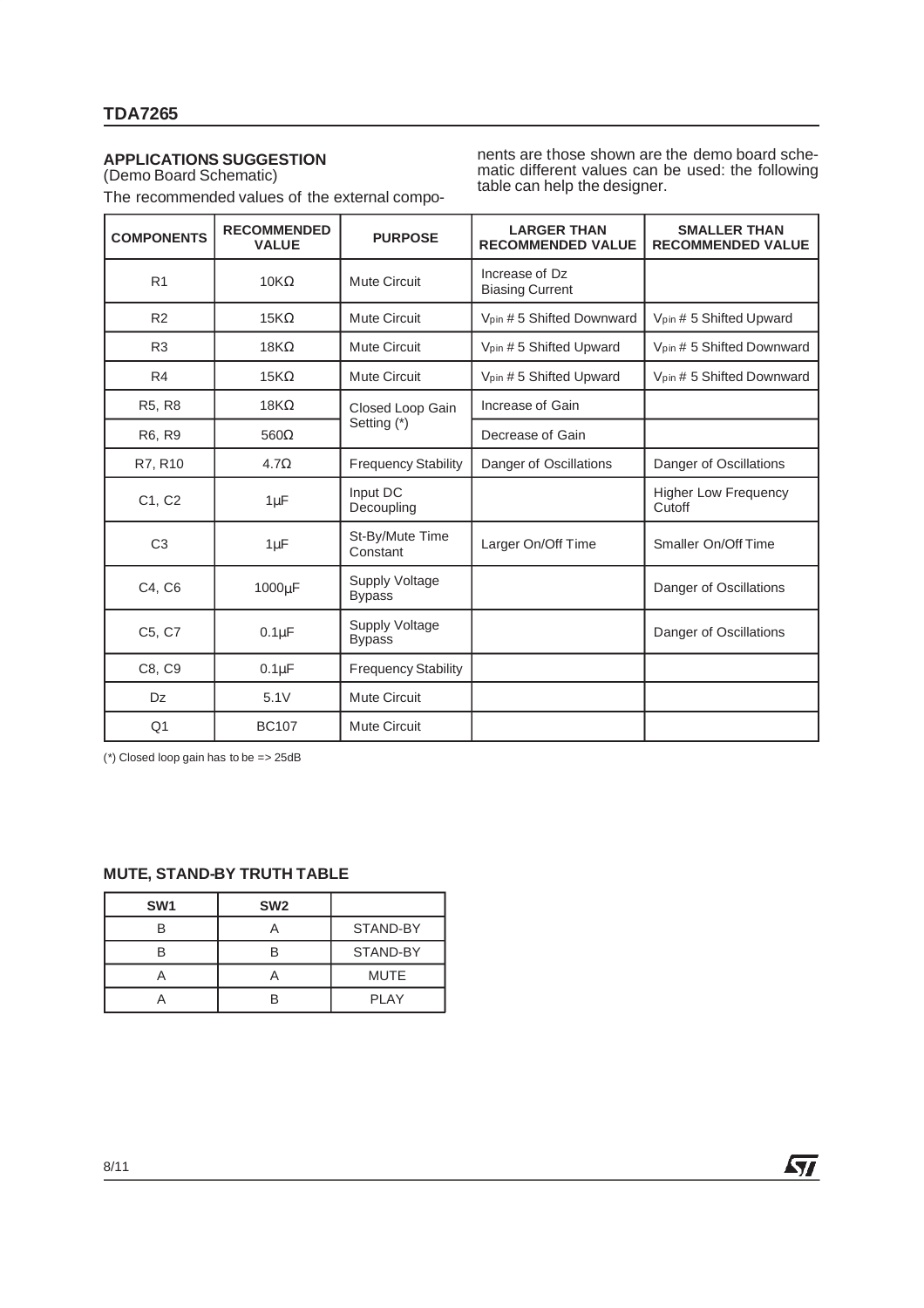#### **BRIDGE APPLICATION**

Another application suggestion concerns the BRIDGE configuration, where the two power amplifiers are connected as shown by the schematic diagram of figure. 17.

This application shows, however, some operative limits due to dissipation and current capability of the output stage. For this reason, we reccomend to use the TDA7265 in bridge with the supply voltage equal/lower than  $\pm 16V$  when the load is 8Ω; with higher loads (i.e.16Ω), the amplifier can work correctly in the whole supply voltage range.

The detected characteristics of T.H.D. vs Pout and Frequency Response are shown in fig.18 and fig.19.

With R1=8 $\Omega$ , Vs=+/-16V the maximum output power obtainable is 50W at T.D.H.=10%.

The quiescent current remains unchanged with respect to the stereo configuration (~80mA as typical at Vs=+/-16V).

The last point to take into consideration concerns the short-circuit protection. As for the stereo application, the TDA7265 is fully protected against any kind of short-circuit ( between Out/Gnd, Out/+Vs and Out/-Vs).





**Figure 18:** Distortion vs. Output Power **Figure 19:** Frequency Response of the Bridge **Applications** 

**Figure 17:** Bridge Application Circuit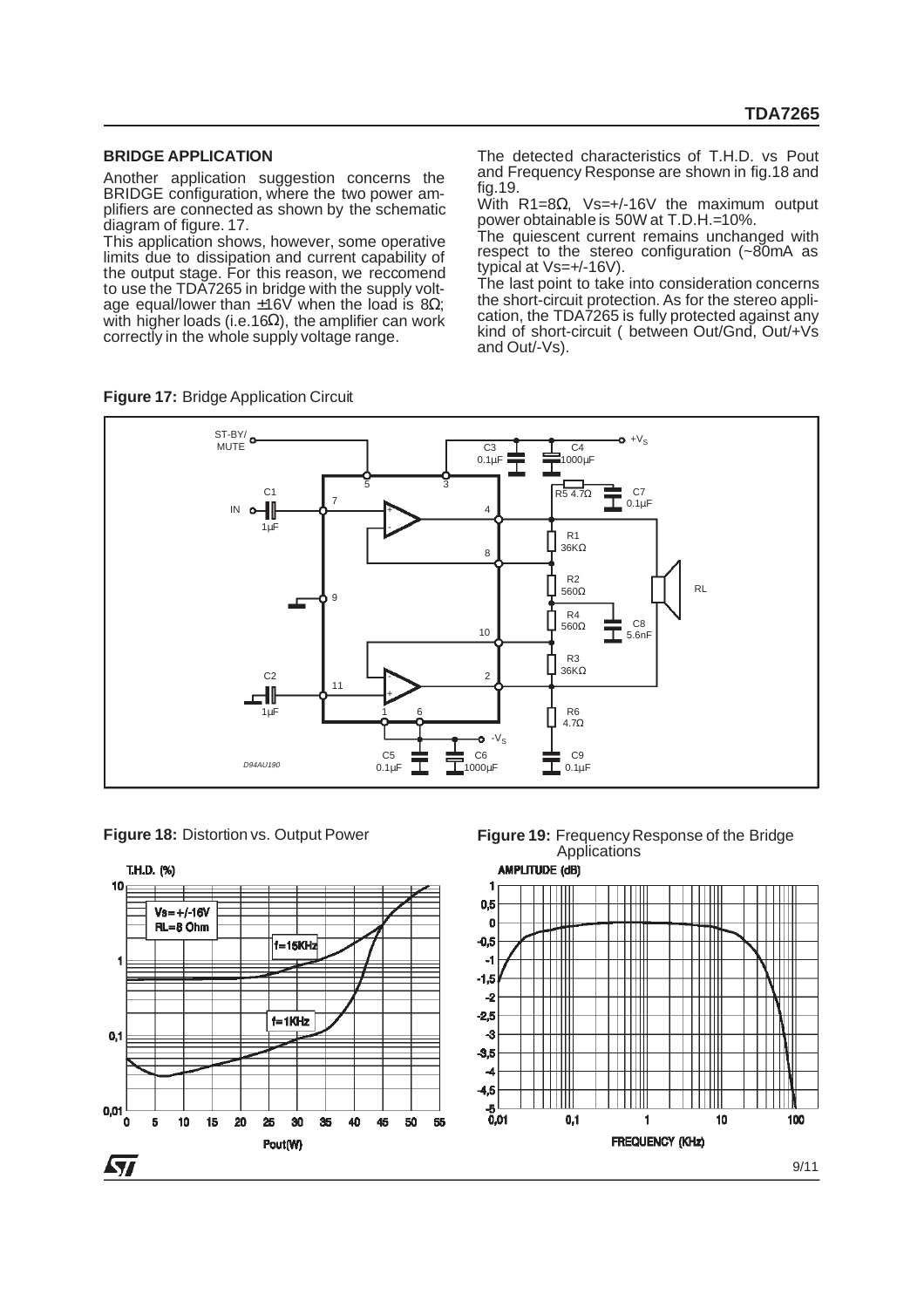| DIM.                                                                                                       | mm    |      |       | inch  |       |       |
|------------------------------------------------------------------------------------------------------------|-------|------|-------|-------|-------|-------|
|                                                                                                            | MIN.  | TYP. | MAX.  | MIN.  | TYP.  | MAX.  |
| Α                                                                                                          |       |      | 5     |       |       | 0.197 |
| B                                                                                                          |       |      | 2.65  |       |       | 0.104 |
| $\mathsf C$                                                                                                |       |      | 1.6   |       |       | 0.063 |
| D                                                                                                          |       | 1    |       |       | 0.039 |       |
| Ε                                                                                                          | 0.49  |      | 0.55  | 0.019 |       | 0.022 |
| F                                                                                                          | 0.88  |      | 0.95  | 0.035 |       | 0.037 |
| G                                                                                                          | 1.57  | 1.7  | 1.83  | 0.062 | 0.067 | 0.072 |
| G <sub>1</sub>                                                                                             | 16.87 | 17   | 17.13 | 0.664 | 0.669 | 0.674 |
| H1                                                                                                         | 19.6  |      |       | 0.772 |       |       |
| H2                                                                                                         |       |      | 20.2  |       |       | 0.795 |
| L                                                                                                          | 21.5  |      | 22.3  | 0.846 |       | 0.878 |
| L1                                                                                                         | 21.4  |      | 22.2  | 0.843 |       | 0.874 |
| L2                                                                                                         | 17.4  |      | 18.1  | 0.685 |       | 0.713 |
| L <sub>3</sub>                                                                                             | 17.25 | 17.5 | 17.75 | 0.679 | 0.689 | 0.699 |
| L4                                                                                                         | 10.3  | 10.7 | 10.9  | 0.406 | 0.421 | 0.429 |
| L7                                                                                                         | 2.65  |      | 2.9   | 0.104 |       | 0.114 |
| $\mathsf{M}% _{T}=\mathsf{M}_{T}\!\left( a,b\right) ,\ \mathsf{M}_{T}=\mathsf{M}_{T}\!\left( a,b\right) ,$ | 4.1   | 4.3  | 4.5   | 0.161 | 0.169 | 0.177 |
| M <sub>1</sub>                                                                                             | 4.88  | 5.08 | 5.3   | 0.192 | 0.200 | 0.209 |
| S                                                                                                          | 1.9   |      | 2.6   | 0.075 |       | 0.102 |
| S <sub>1</sub>                                                                                             | 1.9   |      | 2.6   | 0.075 |       | 0.102 |
| Dia1                                                                                                       | 3.65  |      | 3.85  | 0.144 |       | 0.152 |

#### **MULTIWATT11 PACKAGE MECHANICAL DATA**



10/11

 $\overline{\mathbf{S}}$